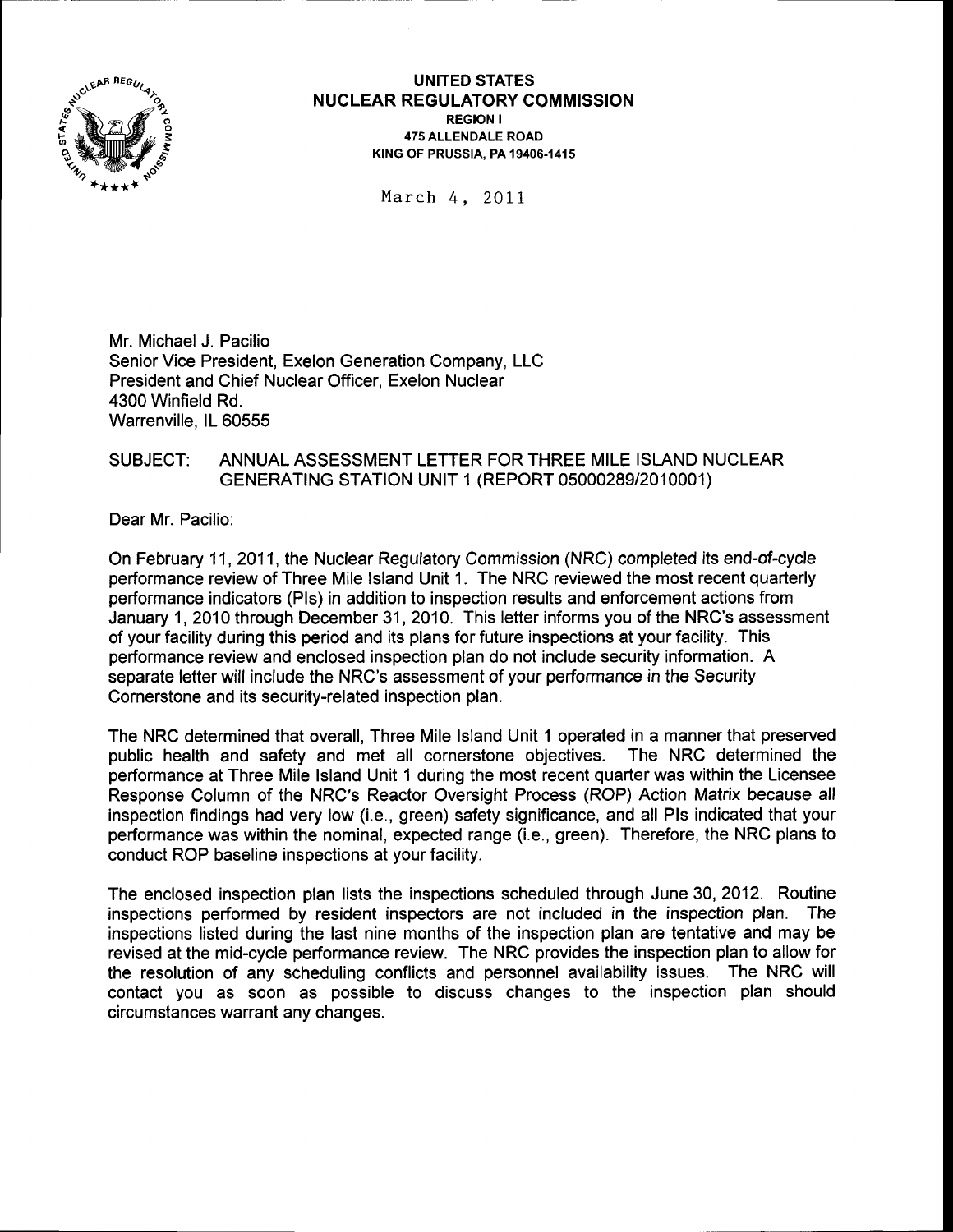M. Pacilio <sup>2</sup>

In accordance with 10 CFR 2.390 of the NRC's "Rules of Practice," a copy of this letter will be available electronically for public inspection in the NRC Public Document Room or from the Publicly Available Records (PARS) component of NRC's document system (ADAMS). ADAMS is accessible from the NRC Web site at http://www.nrc.gov/reading-rm/adams.html (the Public Electronic Reading Room).

Please contact me at 610-337-5200 with any questions you have regarding this letter.

Sincerely,

 $\overline{\bigcap}$  $\chi_{\rm small}$ 

Ronald R. Bellamy, Ph.D., Chief Reactor Projects Branch 6 Division of Reactor Projects

Docket Nos.: 50-289 License Nos: DPR-50

cc w/encl: Distribution via ListServ Three Mile lsland Inspection/Activity Plan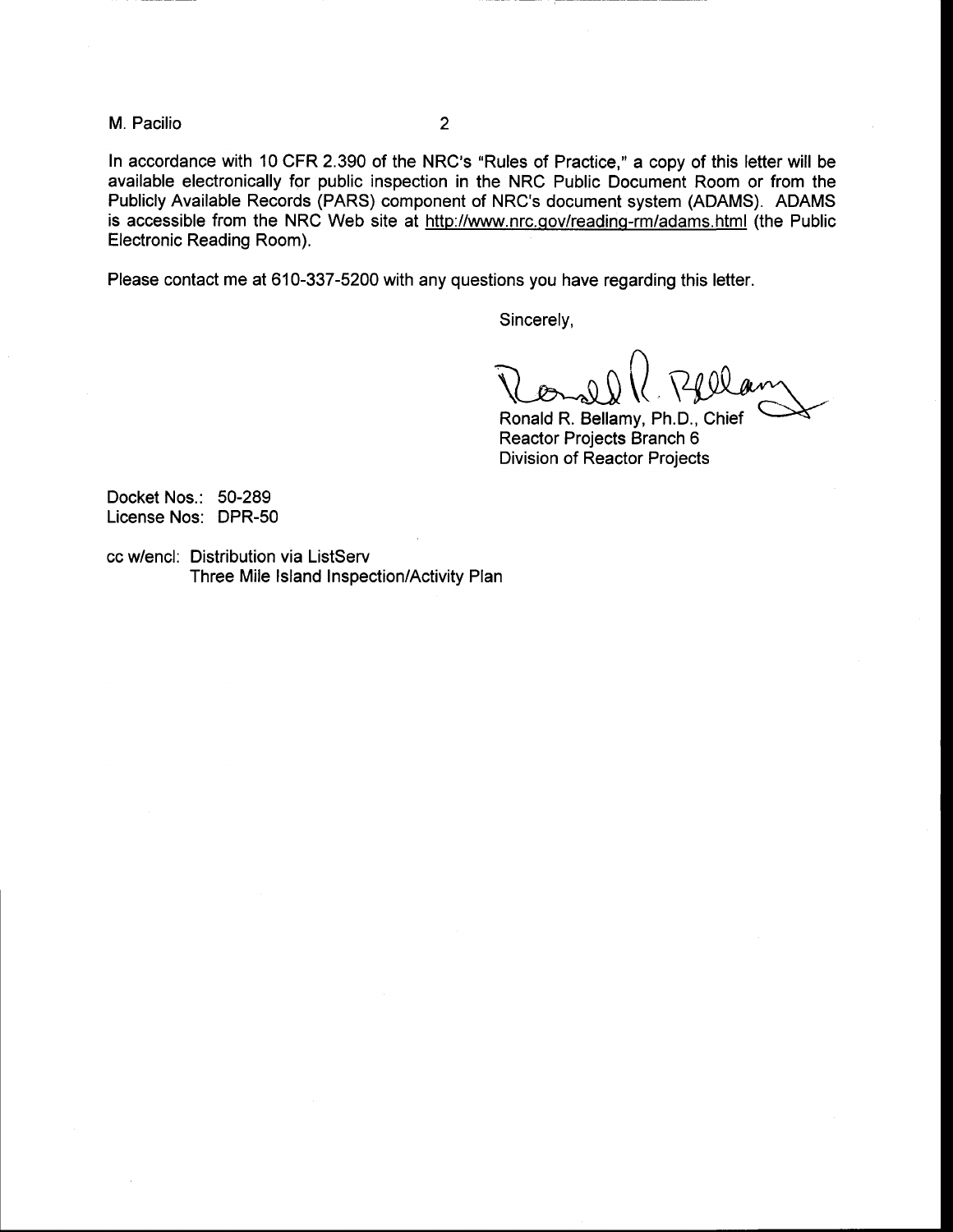M. Pacilio 3

<sup>f</sup>n accordance with 10 CFR 2390 of the NRC's "Rules of Practice," a copy of this letter will be available electronically for public inspection in the NRC Public Document Room or from the Publicly Available Records (PARS) component of NRC's document system (ADAMS). ADAMS is accessible from the NRC Web site at http://www.nrc.gov/reading-rm/adams.html (the Public Electronic Reading Room).

Please contact me at 610-337-5200 with any questions you have regarding this letter.

Sincerely, /RA/ Ronald R. Bellamy, Ph.D., Chief Reactor Projects Branch 6 Division of Reactor Projects

Docket Nos.: 50-289 License Nos: DPR-50

cc w/encl: Distribution via ListServ Three Mile lsland Inspection/Activity Plan

Distribution Wencl: W. Dean, RA D. Lew, DRA D. Roberts, DRP J. Clifford, DRP R. Bellamy, DRP G. Barber, DRP C. Newport, DRP N. Lafferty, DRP J. Trapp, RIOEDO DRS Branch Chiefs (6) N. McNamara, Rl, SLO D. Tifft, RI, SLO

D. Screnci, Rl, PAO N. Sheehan, Rl, PAO R. Barkley, Rl, ORA D. Kern, DRP, SRI J. Heinly, DRP, Rl C. LaRegina, DRP, OA RidsNrrPMThreeMilelsland Resource ROPreportsResources@nrc.gov RidsNrrDorlLpl1-2Resource RidsNrrDirslpab@nrc.gov

DOCUMENT NAME: S:\ROP-11 EOC Review\Branch 6\Three Mile lsland\TMl ROP11 EOC cover ltr.docx

SUNSI Review Complete: RRB (Reviewer's Initials) ML110620216

After declaring this document "An Official Agency Record" it will be released to the Public.

|                              |          | To receive a copy of this document, indicate in the box: "C" = Copy without attachment/enclosure "E" = Copy with attachment/enclosure "N" = No copy |               |  |
|------------------------------|----------|-----------------------------------------------------------------------------------------------------------------------------------------------------|---------------|--|
| $\blacksquare$ OFFICE<br>mmt | RI/DRP   | RI/DRP                                                                                                                                              | <b>RI/DRP</b> |  |
| <b>NAME</b>                  | DKern/DK | SBarber/SB                                                                                                                                          | RBellamy/RRB  |  |
| DATE                         | 02/24/11 | 02/24/11                                                                                                                                            | ! 02/28/11    |  |

OFFICIAL RECORD COPY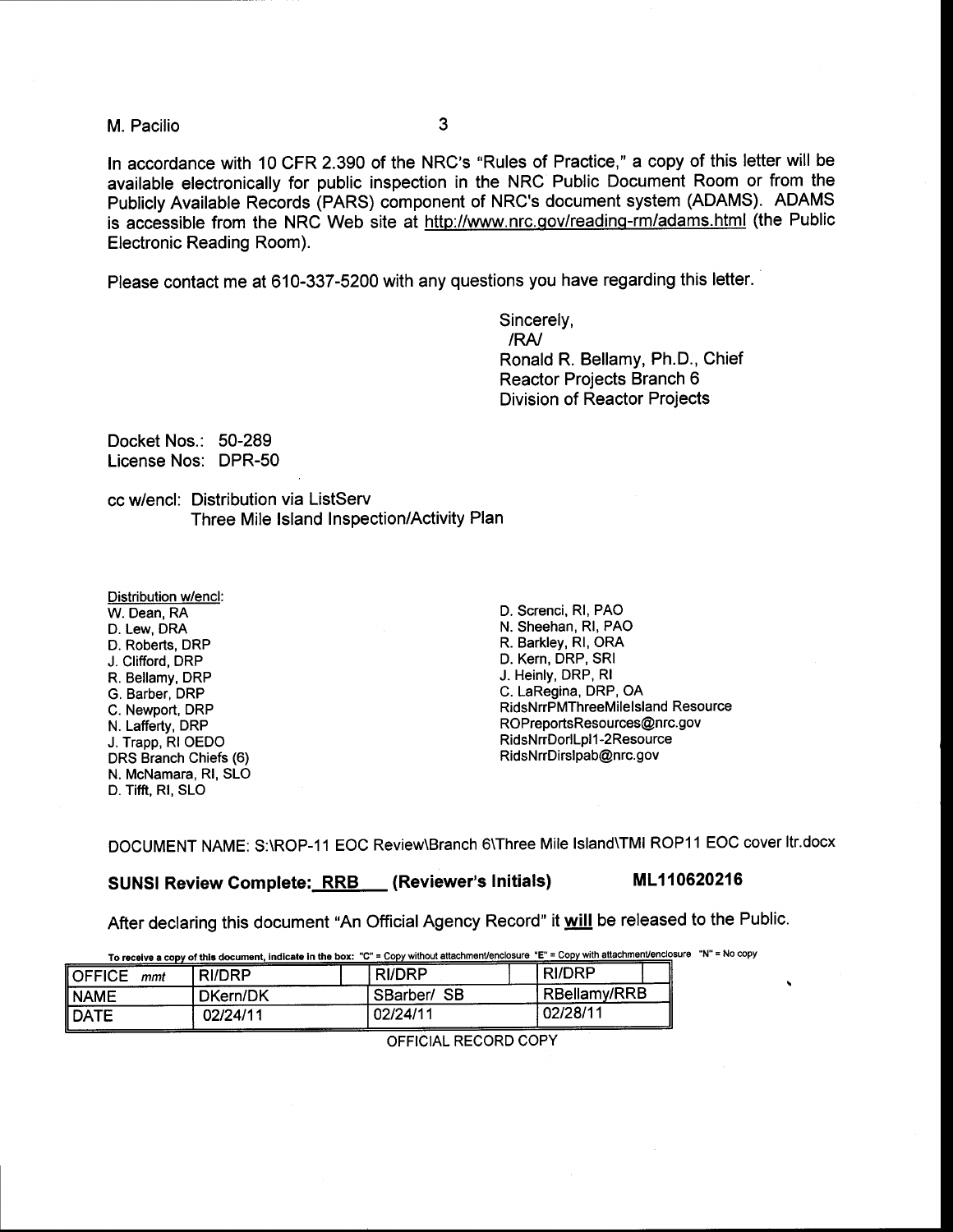Page 1 of 3

 $\overline{\phantom{0}}$ 

#### 0210912011 08:32:15 Report 22

# Three Mile lsland Inspection / Activity Plan o1t0112011 - <sup>0613012012</sup>

| Unit           | <b>Planned Dates</b> |            |                            |                                                                                                    | No. of Staff |
|----------------|----------------------|------------|----------------------------|----------------------------------------------------------------------------------------------------|--------------|
| Number         | <b>Start</b>         | End        | <b>Inspection Activity</b> | <b>Title</b>                                                                                       | on Site      |
|                |                      |            | <b>CDBI</b>                | - URI- CLOSEOUT - FLOOD INSPECTION                                                                 | 1            |
| $\mathbf{1}$   | 01/10/2011           | 01/14/2011 | IP 7111121                 | <b>Component Design Bases Inspection</b>                                                           |              |
|                |                      |            | <b>TRI FIRE</b>            | - TRIENNIAL FIRE PROTECTION INSPECTION                                                             | 4            |
| $\mathbf{1}$   | 01/24/2011           | 01/28/2011 | IP 7111105T                | <b>Fire Protection [Triennial]</b>                                                                 |              |
| $\mathbf{1}$   | 02/07/2011           | 02/11/2011 | IP 7111105T                | <b>Fire Protection [Triennial]</b>                                                                 |              |
|                |                      |            | 711111B                    | - TMI REQUAL INSP W/ P/F RESULTS                                                                   | $\mathbf{2}$ |
| $\mathbf{1}$   | 03/14/2011           | 03/18/2011 | IP 7111111B                | Licensed Operator Requalification Program                                                          |              |
|                |                      |            | 09/12EXM                   | - OPERATOR LICENSING INITIAL EXAMS                                                                 | 4            |
| $\mathbf{1}$   | 08/01/2011           | 08/05/2011 | U01829                     | FY11- THREE MILE ISLAND, INITIAL OL EXAM                                                           |              |
| $\mathbf{1}$   | 08/29/2011           | 09/09/2011 | U01829                     | FY11- THREE MILE ISLAND, INITIAL OL EXAM                                                           |              |
|                |                      |            | EP EX                      | - EP EXERCISE EVALUATION                                                                           | 5            |
| $\mathbf{1}$   | 04/11/2011           | 04/15/2011 | IP 7111401                 | <b>Exercise Evaluation</b>                                                                         |              |
| $\mathbf{1}$   | 04/11/2011           | 04/15/2011 | IP 7111404                 | Emergency Action Level and Emergency Plan Changes                                                  |              |
| $\overline{1}$ | 04/11/2011           | 04/15/2011 | IP 71151-EP01              | Drill/Exercise Performance                                                                         |              |
| 1              | 04/11/2011           | 04/15/2011 | IP 71151-EP02              | <b>ERO Drill Participation</b>                                                                     |              |
| 1              | 04/11/2011           | 04/15/2011 | IP 71151-EP03              | Alert & Notification System                                                                        |              |
|                |                      |            | HP-71124                   | - RAD WASTE & TI 2515/179                                                                          | 1            |
| 1              | 05/09/2011           | 05/13/2011 | IP 2515/179                | Verification of Licensee Responses to NRC Requirement for Inventories of Materials Tracked in NSTS |              |
| 1              | 05/09/2011           | 05/13/2011 | IP 71124.08                | Radioactive Solid Waste Processing and Radioactive Material Handling, Storage, and Transportation  |              |
|                |                      |            | HP-71124                   | - INSTRUMENTS/REMP                                                                                 | 1            |
| $\mathbf 1$    | 05/23/2011           | 05/27/2011 | IP 71124.05                | Radiation Monitoring Instrumentation                                                               |              |
| -1             | 05/23/2011           | 05/27/2011 | IP 71124.06                | <b>Radioactive Gaseous and Liquid Effluent Treatment</b>                                           |              |
| -1             | 05/23/2011           | 05/27/2011 | IP 71124.07                | Radiological Environmental Monitoring Program                                                      |              |
|                |                      |            | HP-71124                   | - ACCESS/ALARA/AIR/DOSE/INSTRUMENTS/PI                                                             | 1            |
| 1              | 06/20/2011           | 06/24/2011 | IP 71124.01                | Radiological Hazard Assessment and Exposure Controls                                               |              |
| -1             | 06/20/2011           | 06/24/2011 | IP 71124.02                | Occupational ALARA Planning and Controls                                                           |              |
| -1             | 06/20/2011           | 06/24/2011 | IP 71124.03                | In-Plant Airborne Radioactivity Control and Mitigation                                             |              |
| 1              | 06/20/2011           | 06/24/2011 | IP 71124.03                | In-Plant Airborne Radioactivity Control and Mitigation                                             |              |
| 1              | 06/20/2011           | 06/24/2011 | IP 71124.04                | <b>Occupational Dose Assessment</b>                                                                |              |
| 1              | 06/20/2011           | 06/24/2011 | IP 71124.05                | <b>Radiation Monitoring Instrumentation</b>                                                        |              |
| 1              | 06/20/2011           | 06/24/2011 | IP 71151-OR01              | <b>Occupational Exposure Control Effectiveness</b>                                                 |              |
| 1              | 06/20/2011           | 06/24/2011 | IP 71151-PR01              | <b>RETS/ODCM Radiological Effluent</b>                                                             |              |
|                |                      |            | HP-71124                   | - ACCESS/ALARA/AIR/DOSE/INSTRUMENTS                                                                | 1            |
| 1              | 08/08/2011           | 08/12/2011 | IP 71124.01                | Radiological Hazard Assessment and Exposure Controls                                               |              |
| $\mathbf 1$    | 08/08/2011           | 08/12/2011 | IP 71124.02                | Occupational ALARA Planning and Controls                                                           |              |

This report does not include INPO and OUTAGE activities.<br>This report shows only on-site and announced inspection procedures.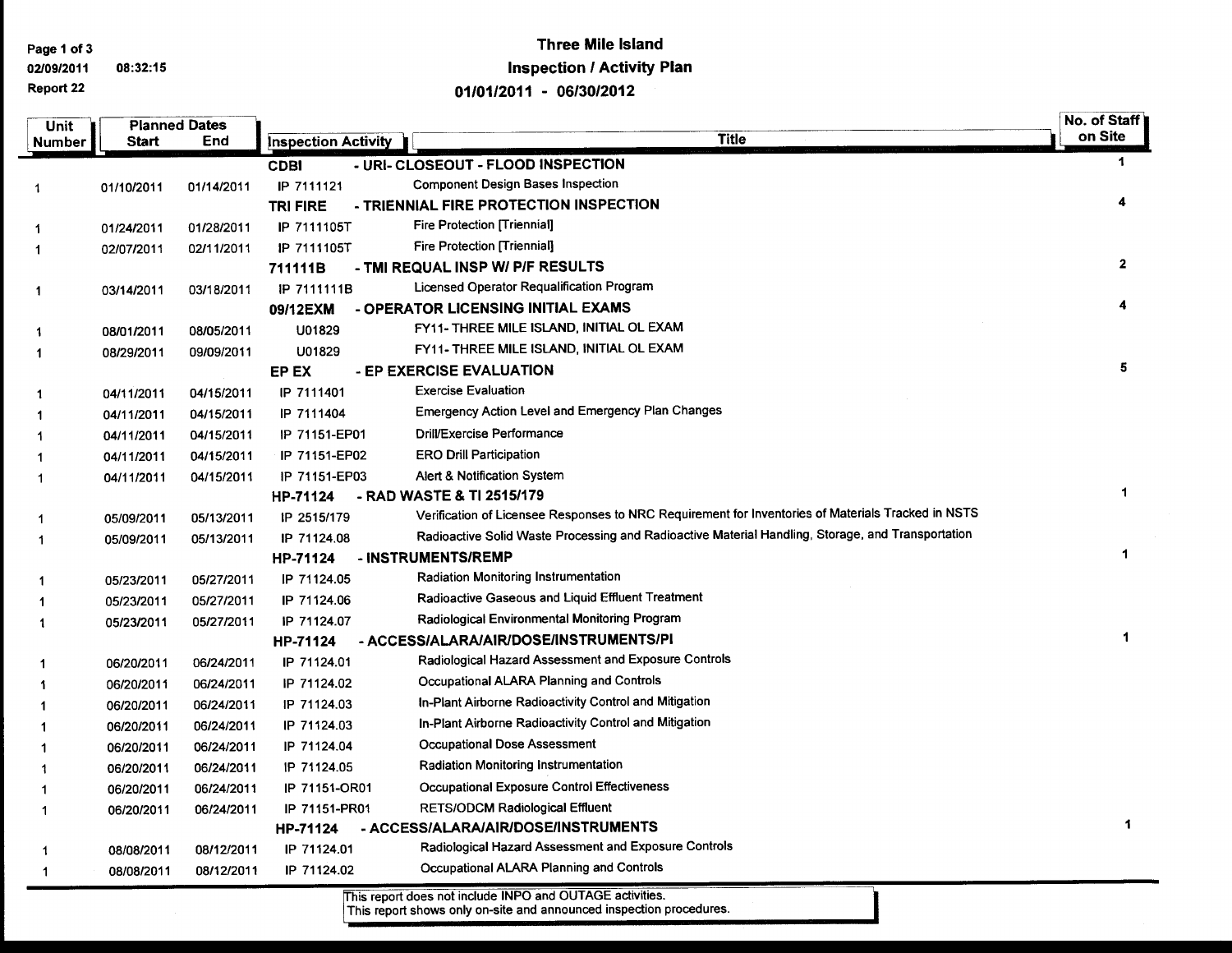Page 2 of 3

02/09/2011 08:32:15 Report 22

### **Three Mile Island Inspection / Activity Plan** 01/01/2011 - 06/30/2012

| Unit         |              | <b>Planned Dates</b> |                            |                                                                             | No. of Staff |
|--------------|--------------|----------------------|----------------------------|-----------------------------------------------------------------------------|--------------|
| Number       | <b>Start</b> | End                  | <b>Inspection Activity</b> | <b>Title</b>                                                                | on Site      |
|              |              |                      | HP-71124                   | - ACCESS/ALARA/AIR/DOSE/INSTRUMENTS                                         | 1            |
|              | 08/08/2011   | 08/12/2011           | IP 71124.03                | In-Plant Airborne Radioactivity Control and Mitigation                      |              |
|              | 08/08/2011   | 08/12/2011           | IP 71124.04                | <b>Occupational Dose Assessment</b>                                         |              |
| 1            | 08/08/2011   | 08/12/2011           | IP 71124.05                | Radiation Monitoring Instrumentation                                        |              |
|              |              |                      | HP-71124                   | - ACCESS/ALARA/AIR/DOSE/INSTRUMENTS                                         | 1            |
| 1            | 10/31/2011   | 11/04/2011           | IP 71124.01                | Radiological Hazard Assessment and Exposure Controls                        |              |
| 1            | 10/31/2011   | 11/04/2011           | IP 71124.02                | Occupational ALARA Planning and Controls                                    |              |
|              | 10/31/2011   | 11/04/2011           | IP 71124.03                | In-Plant Airborne Radioactivity Control and Mitigation                      |              |
|              | 10/31/2011   | 11/04/2011           | IP 71124.04                | <b>Occupational Dose Assessment</b>                                         |              |
| 1            | 10/31/2011   | 11/04/2011           | IP 71124.05                | <b>Radiation Monitoring Instrumentation</b>                                 |              |
|              |              |                      | 7111108P                   | - INSERVICE INSPECTION                                                      | 1            |
| $\mathbf{1}$ | 10/31/2011   | 11/11/2011           | IP 7111108P                | <b>Inservice Inspection Activities - PWR</b>                                |              |
|              |              |                      | HP-71124                   | - ACCESS/ALARA/AIR/INSTRUMENTS/PI                                           | 1            |
| 1            | 12/05/2011   | 12/09/2011           | IP 71124.01                | Radiological Hazard Assessment and Exposure Controls                        |              |
|              | 12/05/2011   | 12/09/2011           | IP 71124.02                | Occupational ALARA Planning and Controls                                    |              |
|              | 12/05/2011   | 12/09/2011           | IP 71124.03                | In-Plant Airborne Radioactivity Control and Mitigation                      |              |
|              | 12/05/2011   | 12/09/2011           | IP 71124.05                | <b>Radiation Monitoring Instrumentation</b>                                 |              |
|              | 12/05/2011   | 12/09/2011           | IP 71151-OR01              | <b>Occupational Exposure Control Effectiveness</b>                          |              |
| 1            | 12/05/2011   | 12/09/2011           | IP 71151-PR01<br>4/16EXAM  | <b>RETS/ODCM Radiological Effluent</b><br>- TMI INITIAL EXAM                |              |
| 1            | 03/19/2012   | 03/23/2012           | U01847                     | FY12-TMI INITIAL OPERATOR LICENSING EXAM                                    | 3            |
| 1            | 04/16/2012   | 04/20/2012           | U01847                     | FY12-TMI INITIAL OPERATOR LICENSING EXAM                                    |              |
|              |              |                      | 7111121                    | - CDBI                                                                      |              |
| 1            | 02/27/2012   | 03/02/2012           | IP 7111121                 | <b>Component Design Bases Inspection</b>                                    | 6            |
|              | 03/12/2012   | 03/16/2012           | IP 7111121                 | <b>Component Design Bases Inspection</b>                                    |              |
| -1           | 03/26/2012   | 03/30/2012           | IP 7111121                 | Component Design Bases Inspection                                           |              |
|              |              |                      | <b>EP PROGR</b>            | - EP PROGRAM INSPECTION                                                     | $\mathbf{1}$ |
| 1            | 03/12/2012   | 03/16/2012           | IP 7111402                 | Alert and Notification System Testing                                       |              |
|              | 03/12/2012   | 03/16/2012           | IP 7111403                 | <b>Emergency Preparedness Organization Staffing and Augmentation System</b> |              |
|              | 03/12/2012   | 03/16/2012           | IP 7111404                 | <b>Emergency Action Level and Emergency Plan Changes</b>                    |              |
| 1            | 03/12/2012   | 03/16/2012           | IP 7111405                 | Correction of Emergency Preparedness Weaknesses and Deficiencies            |              |
|              |              |                      | <b>INSP</b>                | - OCC RAD/ALARA/AIRBORNE/DOSE ASSESS                                        | 1            |
| 1            | 05/07/2012   | 05/11/2012           | IP 71124.01                | Radiological Hazard Assessment and Exposure Controls                        |              |
| 1            | 05/07/2012   | 05/11/2012           | IP 71124.02                | Occupational ALARA Planning and Controls                                    |              |
| 1            | 05/07/2012   | 05/11/2012           | IP 71124.03                | In-Plant Airborne Radioactivity Control and Mitigation                      |              |

This report does not include INPO and OUTAGE activities.<br>This report shows only on-site and announced inspection procedures.